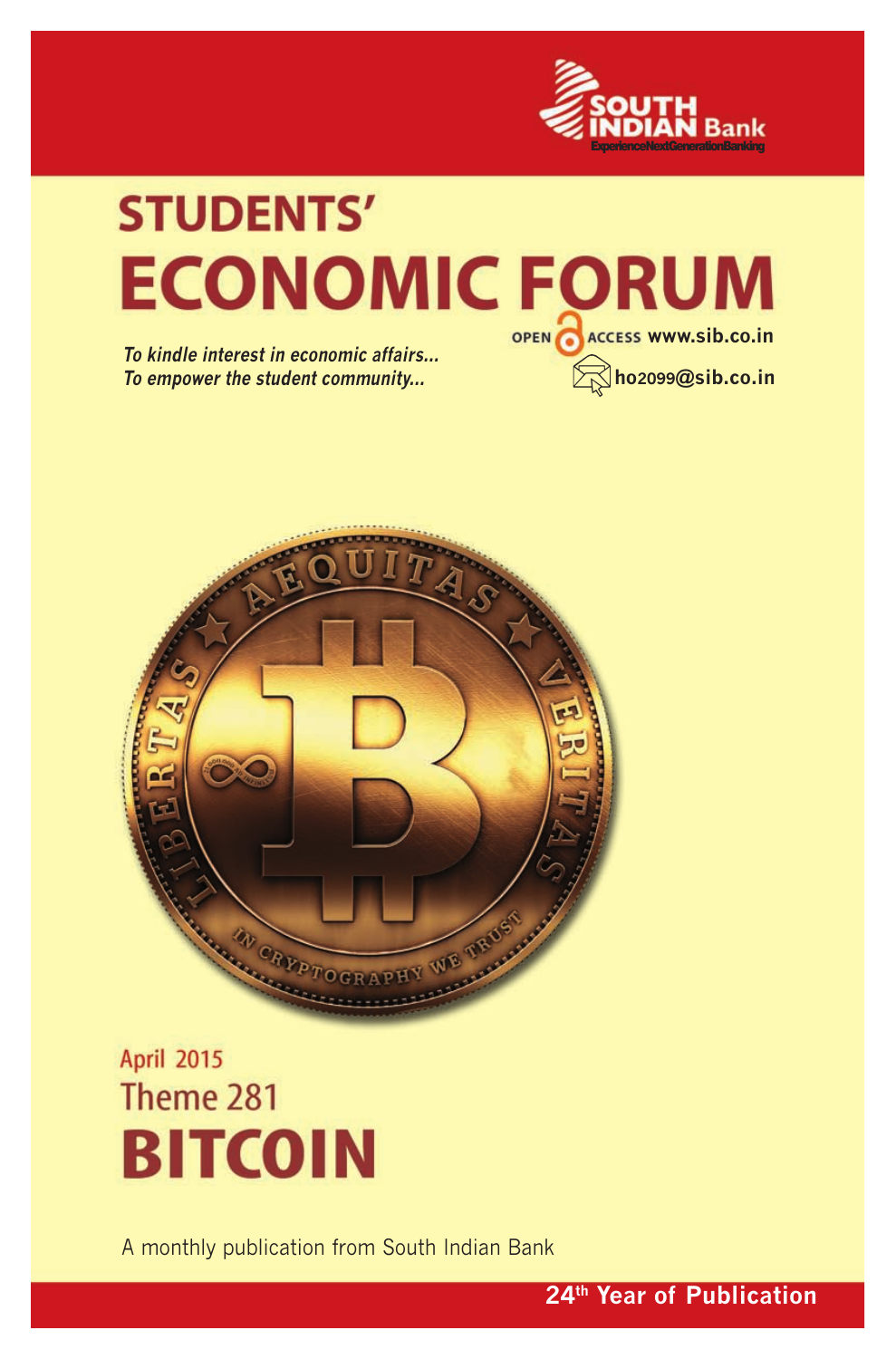www.southindianhank.com

# **NEXT GENERATION IS GETTING READY**



## **SIB Mobile Banking**



**Experience Next Generation Banking** 

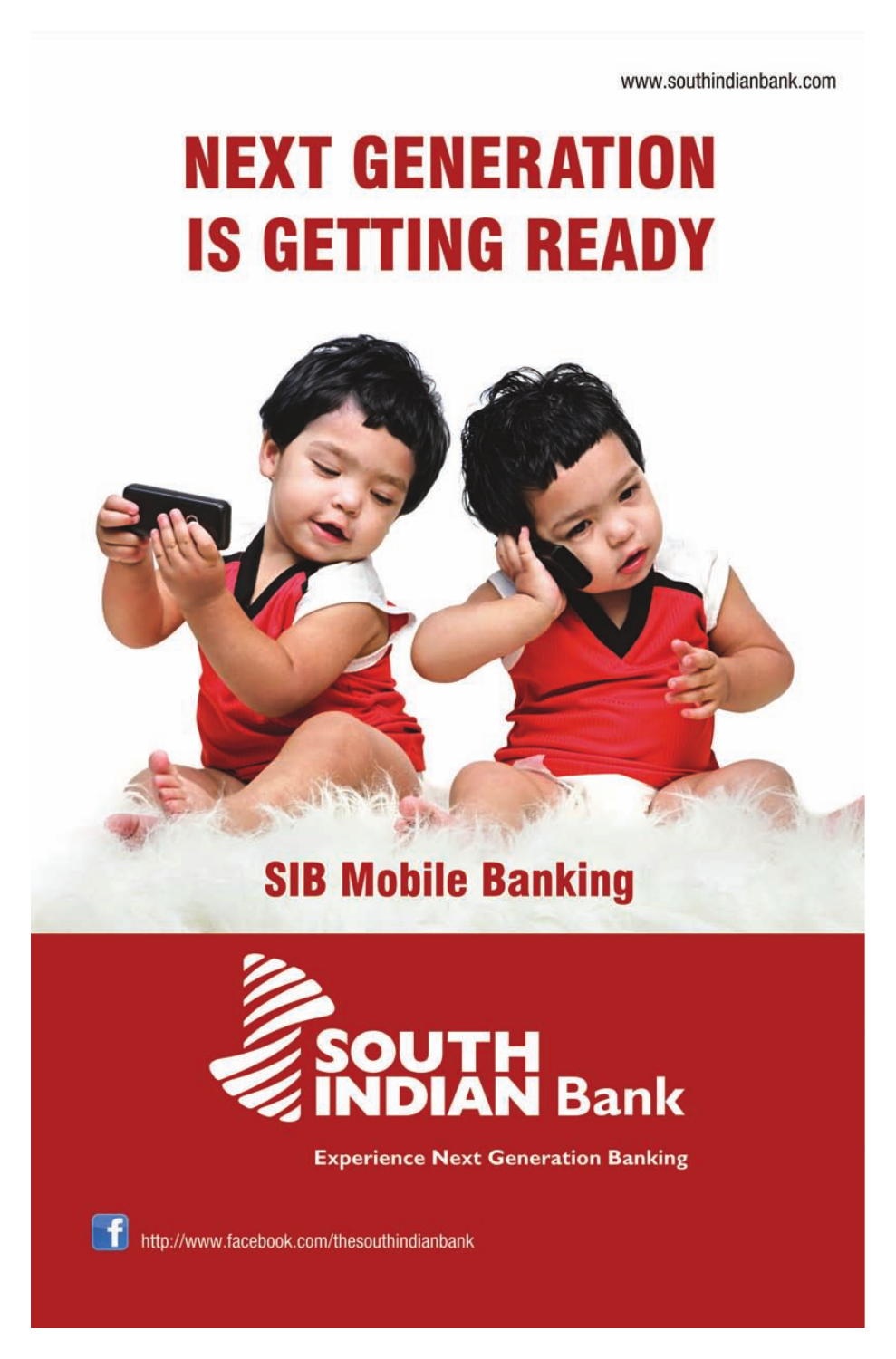

**SIB STUDENTS' ECONOMIC FORUM**

The South Indian Bank Ltd., H.O. : 'S.I.B. House', Thrissur, Kerala

#### Theme No: 281 : BITCOIN

A well informed customer will make the policy makers as well as organisations which produce goods and services more responsive to the customer needs. This will also result in healthy competition among organisations and improve the quality of goods and services produced.

The "SIB Students' Economic Forum" is designed to kindle interest in economic affairs in the minds of our younger generation. We highlight one theme in every monthly meeting of the "Forum". As we all know digitalisation is growing very fast and it is likely to continue for some time in future. There has been tremendous growth in usage of internet banking, ATMs, E commerce etc. Developers wanted a new automated system without central control for settlement of payments and introduced Bitcoin - digital money This month we discuss about Bitcoin. .

#### **What is Bitcoin?**

Bitcoin is a consensus network that enables a new payment system and a completely digital money. It is the first decentralized peer-to-peer payment network that is powered by its users with no central authority or middlemen.

#### **Who created Bitcoin?**

Bitcoin is the first implementation of a concept called "crypto-currency", which was first described in 1998 by Wei Dai on the cypherpunks mailing list, suggesting the idea of a new form of money that uses cryptography to control its creation and transactions, rather than a central authority. The first Bitcoin specification and proof of concept was published in 2009 in a cryptography mailing list by Satoshi Nakamoto. Satoshi left the project in late 2010 without revealing much about himself. The community has since grown exponentially with many developers working on Bitcoin.

The Bitcoin protocol and software are published openly and any developer around the world can review the code or make their own modified version of the Bitcoin software.

#### **Who controls the Bitcoin network?**

Nobody owns the Bitcoin network much like no one owns the technology behind email. Bitcoin is controlled by all Bitcoin users around the world. While developers are improving the software, they can't force a change in the Bitcoin protocol because all users are free to choose what software and version they use. In order to stay compatible with each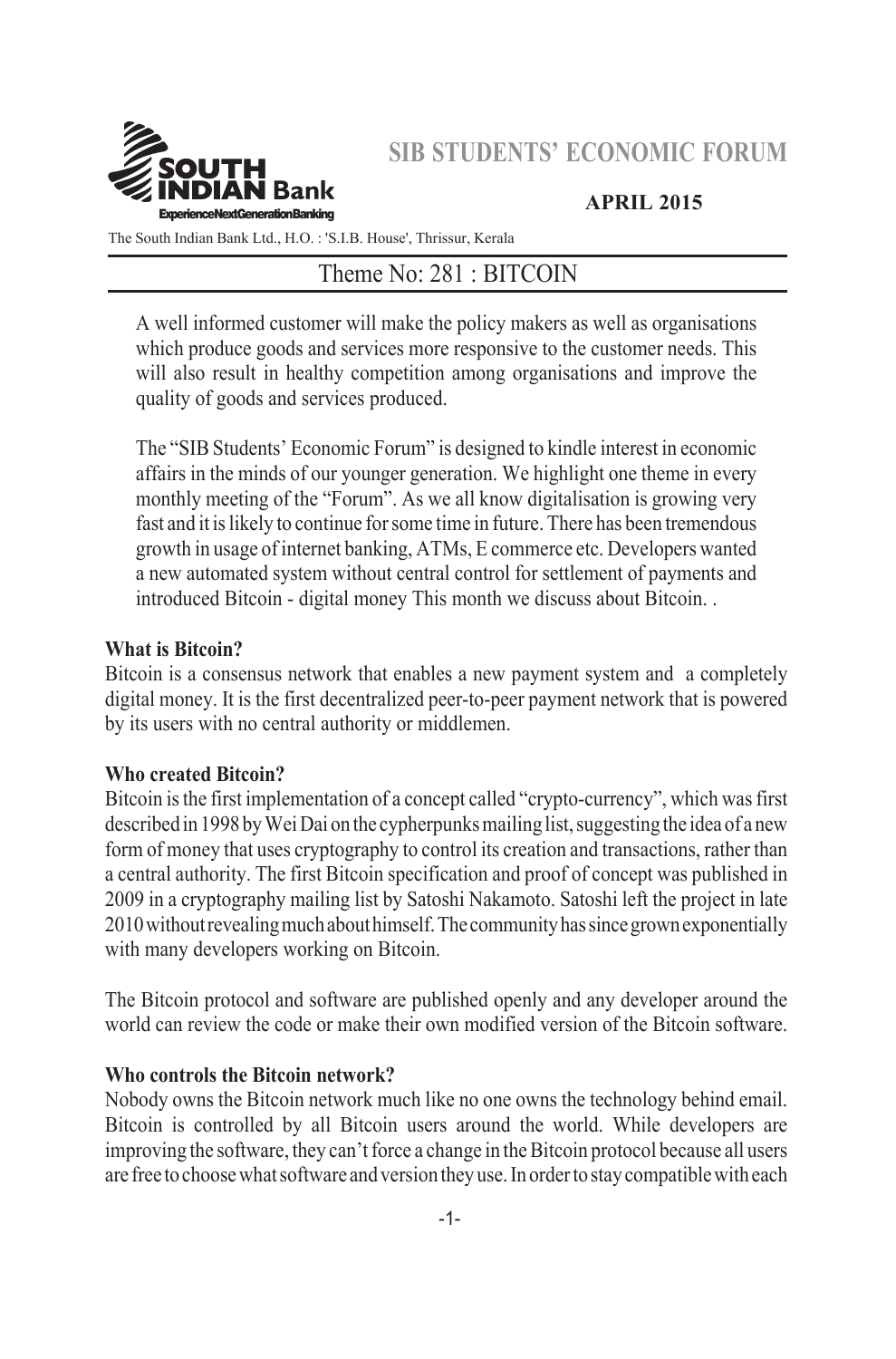other, all users need to use software complying with the same rules. Bitcoin can only work correctly with a complete consensus among all users. Therefore, all users and developers have a strong incentive to protect this consensus.

#### **How does Bitcoin work?**

From a user perspective, Bitcoin is nothing more than a mobile app or computer program that provides a personal Bitcoin wallet and allows a user to send and receive bitcoins with them. This is how Bitcoin works for most users.

Behind the scenes, the Bitcoin network is sharing a public ledger called the "block chain". This ledger contains every transaction ever processed, allowing a user's computer to verify the validity of each transaction. The authenticity of each transaction is protected by digital signatures corresponding to the sending addresses, allowing all users to have full control over sending bitcoins from their own Bitcoin addresses. In addition, anyone can process transactions using the computing power of specialized hardware and earn a reward in bitcoins for this service. This is often called "mining".

#### **Is Bitcoin really used by people?**

Yes. There is a growing number of businesses and individuals using Bitcoin. This includes brick and mortar businesses like restaurants, apartments, law firms, and popular online services such as Namecheap, WordPress, Reddit and Flattr. While Bitcoin remains a relatively new phenomenon, it is growing fast. At the end of August 2013, the value of all bitcoins in circulation exceeded US\$ 1.5 billion with millions of dollars worth of bitcoins exchanged daily.

#### **What are the advantages of Bitcoin?**

- *Payment freedom* It is possible to send and receive any amount of money instantly anywhere in the world at any time. No bank holidays. No borders. No imposed limits. Bitcoin allows its users to be in full control of their money.
- *Very low fees* Bitcoin payments are currently processed with either no fees or extremely small fees. Users may include fees with transactions to receive priority processing, which results in faster confirmation of transactions by the network. Additionally, merchant processors exist to assist merchants in processing transactions, converting bitcoins to fiat currency and depositing funds directly into merchants' bank accounts daily.
- *Fewer risks for merchants* Bitcoin transactions are secure, irreversible, and do not contain customers' sensitive or personal information. This protects merchants from losses caused by fraud or fraudulent chargebacks, and there is no need for PCI compliance. Merchants can easily expand to new markets where either credit cards are not available or fraud rates are unacceptably high. The net results are lower fees, larger markets, and fewer administrative costs.
- **Security and control** Bitcoin users are in full control of their transactions; it is impossible for merchants to force unwanted or unnoticed charges as can happen with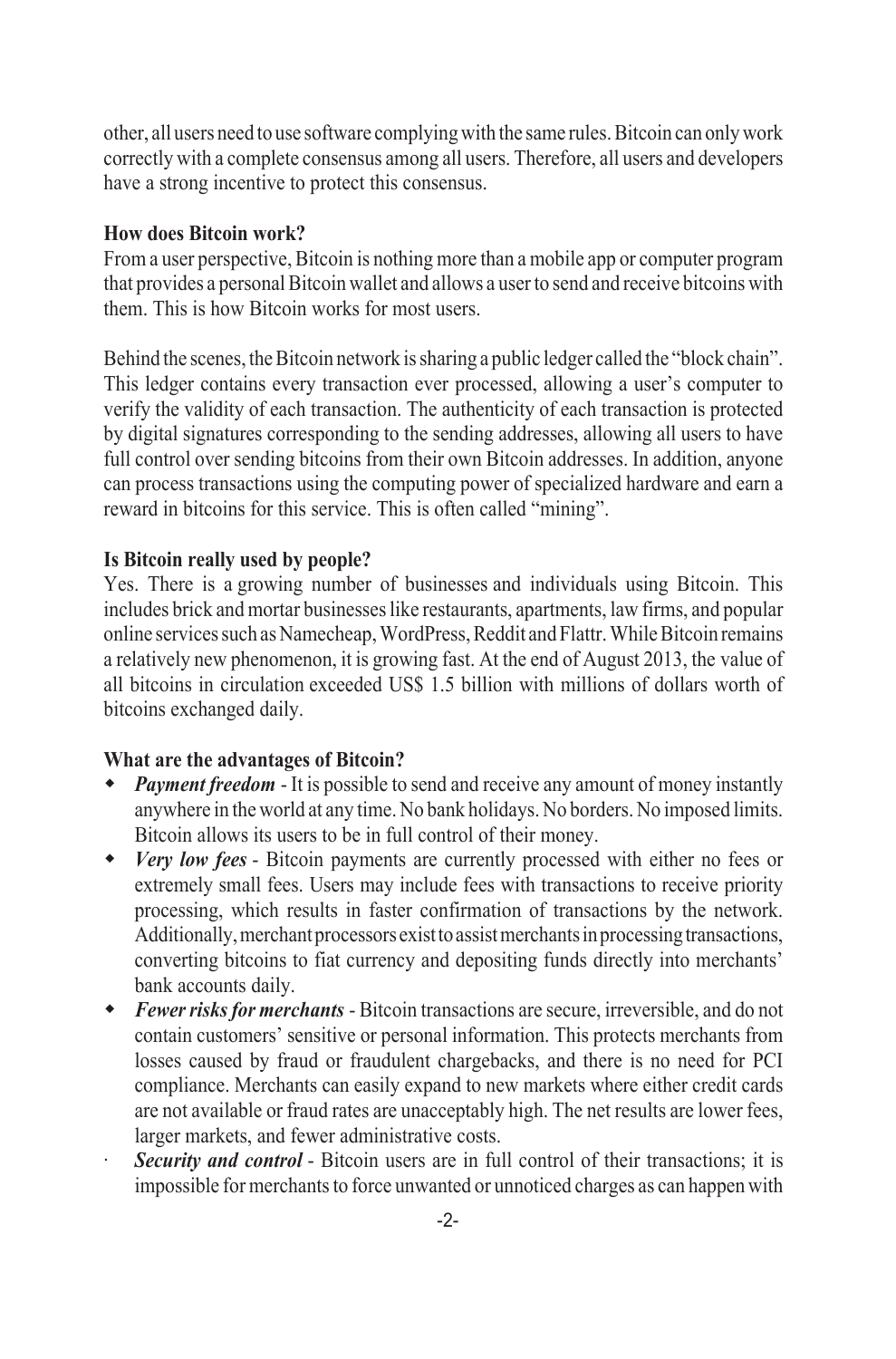other payment methods. Bitcoin payments can be made without personal information tied to the transaction. This offers strong protection against identity theft. Bitcoin users can also protect their money with backup and encryption.

 *Transparent and neutral* - All information concerning the Bitcoin money supply itself is readily available on the block chain for anybody to verify and use in real-time. No individual or organization can control or manipulate the Bitcoin protocol because it is cryptographically secure. This allows the core of Bitcoin to be trusted for being completely neutral, transparent and predictable.

#### **What are the disadvantages of Bitcoin?**

- *Degree of acceptance* Many people are still unaware of Bitcoin. The list of users remains small and still needs to grow in order to benefit from network effects.
- *Volatility* The total value of bitcoins in circulation and the number of businesses using Bitcoin are still very small compared to what they could be. Therefore, relatively small events, trades, or business activities can significantly affect the price.
- *Ongoing development* Bitcoin software is still in beta with many incomplete features in active development. New tools, features, and services are being developed to make Bitcoin more secure and accessible to the masses. In general, Bitcoin is still in the process of maturing.

#### **Is Bitcoin fully virtual and immaterial?**

Bitcoin is as virtual as the credit cards and online banking networks people use everyday. Bitcoin can be used to pay online and in physical stores just like any other form of money. Bitcoin balances are stored in a large distributed network, and they cannot be fraudulently altered by anybody.

#### **What happens when bitcoins are lost?**

When a user loses his wallet, it has the effect of removing money out of circulation. Lost bitcoins still remain in the block chain just like any other bitcoins. However, lost bitcoins remain dormant forever because there is no way for anybody to find the private key(s) that would allow them to be spent again.

#### **Can Bitcoin scale to become a major payment network?**

The Bitcoin network can already process a much higher number of transactions per second than it does today. It is, however, not entirely ready to scale to the level of major credit card networks. Work is underway to lift current limitations, and future requirements are well known. Since inception, every aspect of the Bitcoin network has been in a continuous process of maturation, optimization, and specialization, and it should be expected to remain that way for some years to come.

#### **Is Bitcoin legal?**

To the best of knowledge, Bitcoin has not been made illegal by legislation in most jurisdictions. However, some jurisdictions (such as Argentina and Russia) severely restrict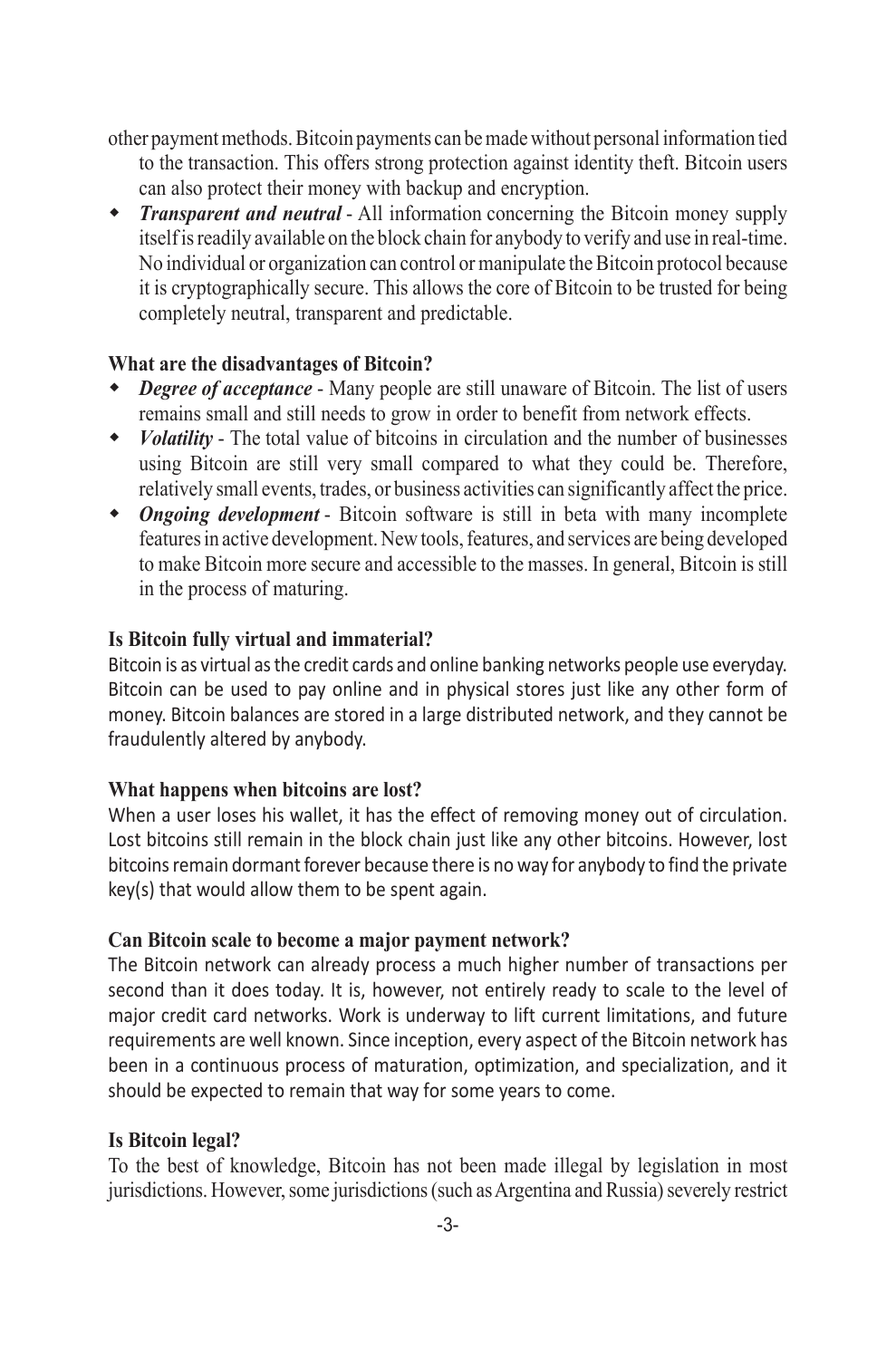or ban foreign currencies. Other jurisdictions (such as Thailand) may limit the licensing of certain entities such as Bitcoin exchanges.

Regulators from various jurisdictions are taking steps to provide individuals and businesses with rules on how to integrate this new technology with the formal, regulated financial system.

#### **What is Bitcoin mining?**

Mining is the process of spending computing power to process transactions, secure the network, and keep everyone in the system synchronized together. It can be perceived like the Bitcoin data center except that it has been designed to be fully decentralized with miners operating in all countries and no individual having control over the network. This process is referred to as "mining". However, Bitcoin mining provides a reward in exchange for useful services required to operate a secure payment network.

#### **How does Bitcoin mining work?**

Anybody can become a Bitcoin miner by running software with specialized hardware. Mining software listens for transactions broadcast through the peer-to-peer network and performs appropriate tasks to process and confirm these transactions. Bitcoin miners perform this work because they can earn transaction fees paid by users for faster transaction processing, and newly created bitcoins issued into existence according to a fixed formula.

For new transactions to be confirmed, they need to be included in a block along with a mathematical proof of work. Such proofs are very hard to generate because there is no way to create them other than by trying billions of calculations per second. This requires miners to perform these calculations before their blocks are accepted by the network and before they are rewarded. As more people start to mine, the difficulty of finding valid blocks is automatically increased by the network to ensure that the average time to find a block remains equal to 10 minutes.

The proof of work is also designed to depend on the previous block to force a chronological order in the block chain. This makes it exponentially difficult to reverse previous transactions because this requires the recalculation of the proofs of work of all the subsequent blocks. When two blocks are found at the same time, miners work on the first block they receive and switch to the longest chain of blocks as soon as the next block is found. This allows mining to secure and maintain a global consensus based on processing power.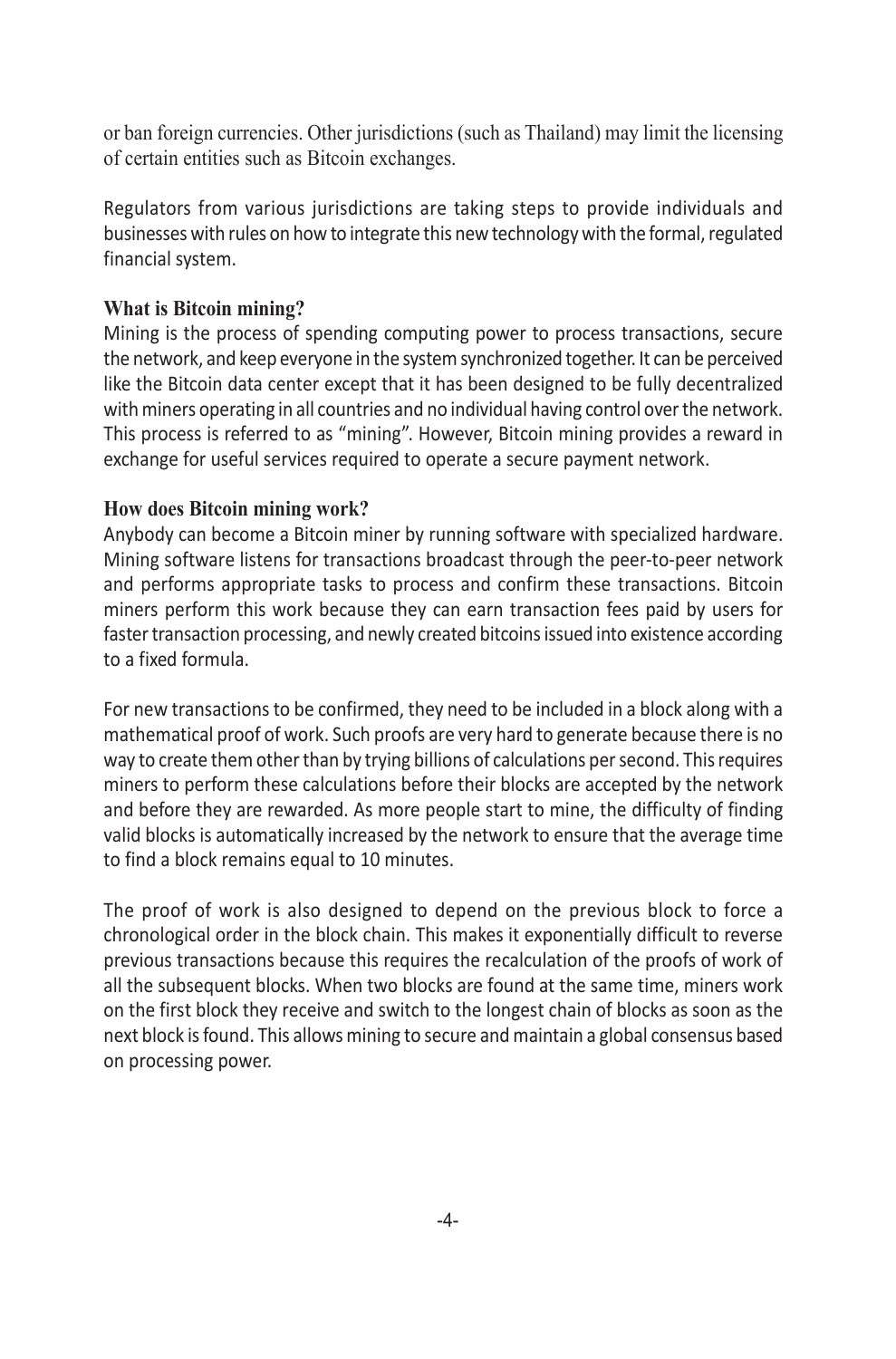| <b>Exchange rate of BITCOIN against various currencies</b> |  |  |
|------------------------------------------------------------|--|--|
|                                                            |  |  |
|                                                            |  |  |
|                                                            |  |  |

| 1 Bitcoin | <b>USD 244.00</b>   |  |  |
|-----------|---------------------|--|--|
| 1 Bitcoin | <b>EUR 223.42</b>   |  |  |
| 1 Bitcoin | GBP 164.25          |  |  |
| 1 Bitcoin | <b>INR 15,203.4</b> |  |  |
| 1 Bitcoin | <b>AUD 309.95</b>   |  |  |
| 1 Bitcoin | <b>CAD 305.18</b>   |  |  |
| 1 Bitcoin | <b>JPY 29190.3</b>  |  |  |

Source - www.xe.com/currency/xbt-bitcoin



Source – IAMAI, IMRB-CUBE 2014 (DEC 2014)

*Your comments and feedback on this publication may be sent to Staff Training College, The South Indian Bank Ltd., Thrissur 680 001 or by E.mail: ho2099@sib.co.in*